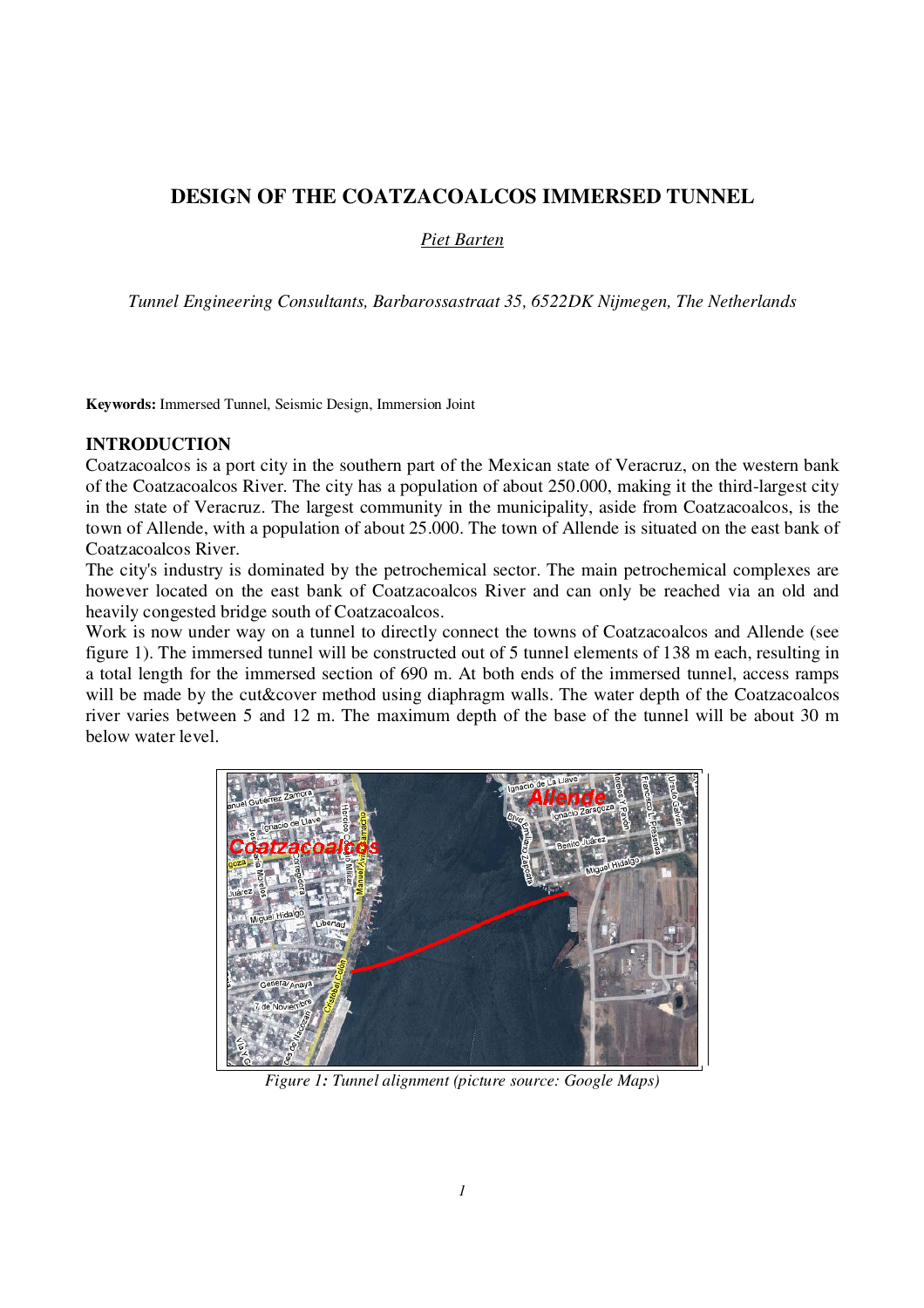The contractor for the work is Constructora Tunel de Coatzacoalcos (CTC) a joint venture of FCC from Spain and the Mexican contractors Impulsa and OPC. The marine works (dredging, transport and immersion operation) will be carried out by a joint venture of Boskalis and Volker Stevin.

The main challenging design aspects are the rather poor soil conditions and the seismic hazard which are the subject of this paper.

Design is carried out at various locations: immersed tunnel elements in the Netherlands by TEC (Tunnel Engineering Consultants), a joint venture of Royal Haskoning, Witteveen+Bos and DHV, cut and cover sections in Spain and Mexico by engineering departments of the contractor and tunnel technical installations in the Netherlands and Mexico. This split of activities at different locations and at a great distance of the construction site has of course an impact on the design process.

Early 2007 construction works started for this first immersed tunnel in Mexico.

#### **SITE CONDITIONS**

The results from the site investigation show that silty sands and silty clays are present down to about 30 m depth. Figure 2 shows part of a CPT record from the east bank of the river (Allende). The spatial variability of the layers is high (heterogeneous channel deposits). Below 30 m, a more continuous layer of densely packed sand is present.



*Figure 2: CPT record (Allende river bank)* 

The Coatzacoalcos area is seismically active. For the immersed tunnel ground accelerations between 2.0 and 3.5 m/s<sup>2</sup> are predicted (750 year return time).

## **SETTLEMENT ANALYSIS IMMERSED TUNNEL**

The geotechnical design for the immersed tunnel focussed on the time-settlement behaviour of the tunnel elements during the following construction phases:

- 0. Dredging of immersion trench.
- 1. Installation of tunnel elements and construction work, ending with the final completion of the immersion joints.
- 2. Operation of the tunnel (Design Working Life of 100 year).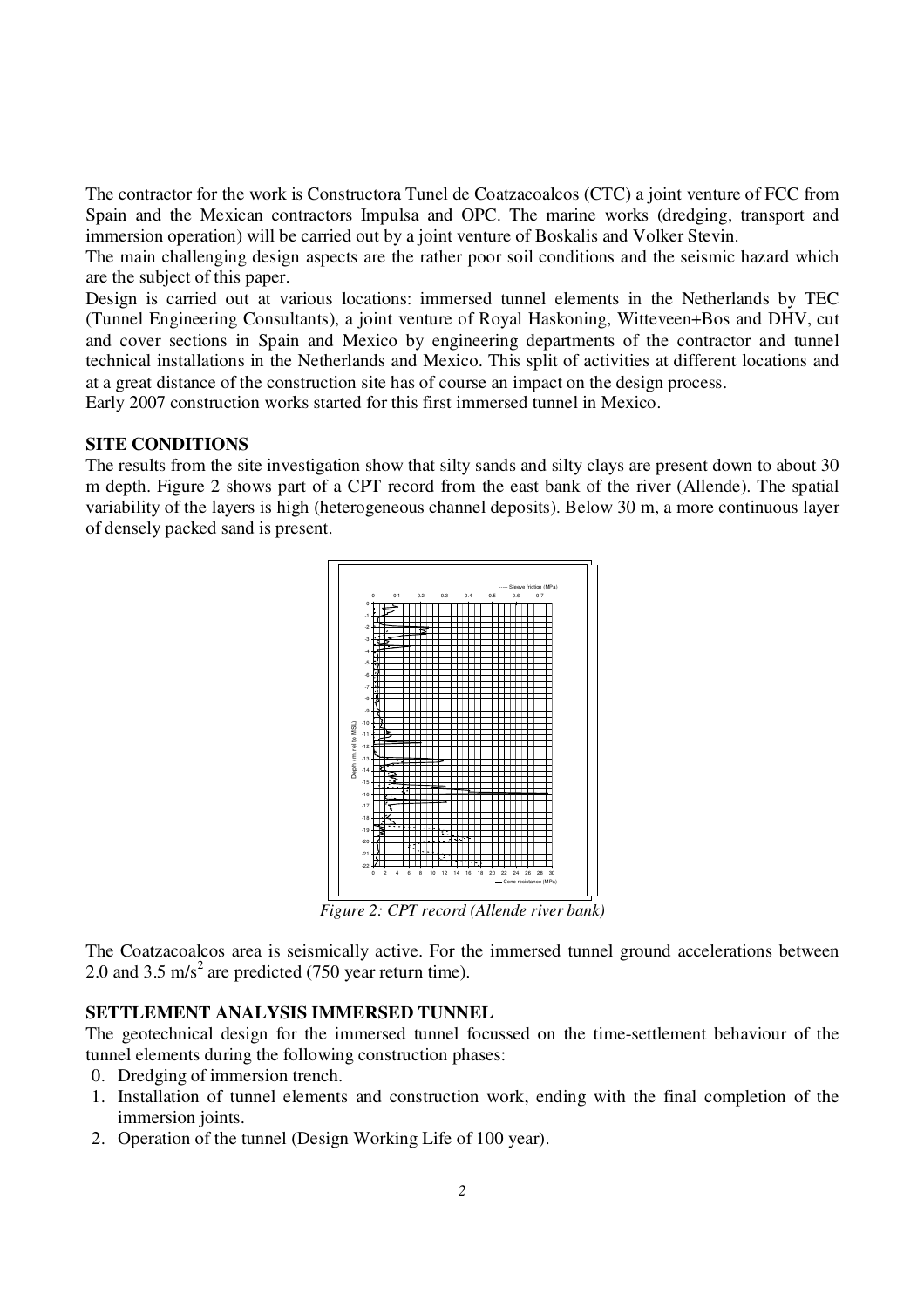Initially, the dredging of the immersion trench will cause heave of the trench floor. The predicted heave varies between 0.1 and 0.3 m. After installation of the tunnel elements, settlements will develop. The final load of the tunnel (with fill material and roof protection, see figure 3) does not cause an increase of soil pressures. The installation of the tunnel therefore only causes re-loading, compensating for a large part the heave caused by the dredging of the immersion trench.



*Figure 3: tunnel section* 

The heave rate after dredging of the immersion trench proved to be a difficult factor to include in the geotechnical calculations. In regular settlement calculation programmes (such as Delft Geosystems MSettle) only the vertical consolidation coefficient  $(c_v)$  for compression can be introduced. Heave takes place faster, but the exact vertical consolidation coefficient for heave could not be determined from available laboratory data. Based on few literature sources available, it is assumed that heave takes place about 10 times faster than settlement.

Due to the variable thickness of the cohesive layers under the tunnel floor, the load from the tunnel elements will cause differential settlements. For (Dutch) immersed tunnels, it is normally required that 90% of these settlements are achieved prior to finishing the immersion joints. This requirement is usually met during the construction time of the tunnel (normally about 3 months).

In the initial design, it was envisaged that the immersion trench would be allowed to fill up with sediment as a result of natural sedimentation. Preliminary calculations showed that such sedimentation would cause significant settlement after completion of the immersion joints. Thus, an additional 'resting time' was introduced to allow for more settlements to develop during construction. Also, a less severe settlement criterion of 50 mm after tunnel completion was adopted. With a resting time of 6 months, preloading of the tunnel elements directly after immersion will probably be required for 2 out of 5 elements to increase initial settlements.

### **SEISMIC DESIGN**

Underground structures are in general terms less sensitive for seismic loading than above ground structures. Response of an above ground structure is dominated by resonance with the ground motion at the foundation level. Resonance in free-standing structures will induce displacements (loads) much greater than those from the non-seismic combinations, potentially causing failure of the structure. The response of a buried structure is typically compliant with the ground motion itself. The loads on the structure are controlled by the ground strains and can usually be absorbed without the structure losing it's capability to carry the static loads.

Tunnels are a special type of buried structures. Their linear nature contributes in part to their good seismic performance and their relative simple structural form allows for simplifying their analysis.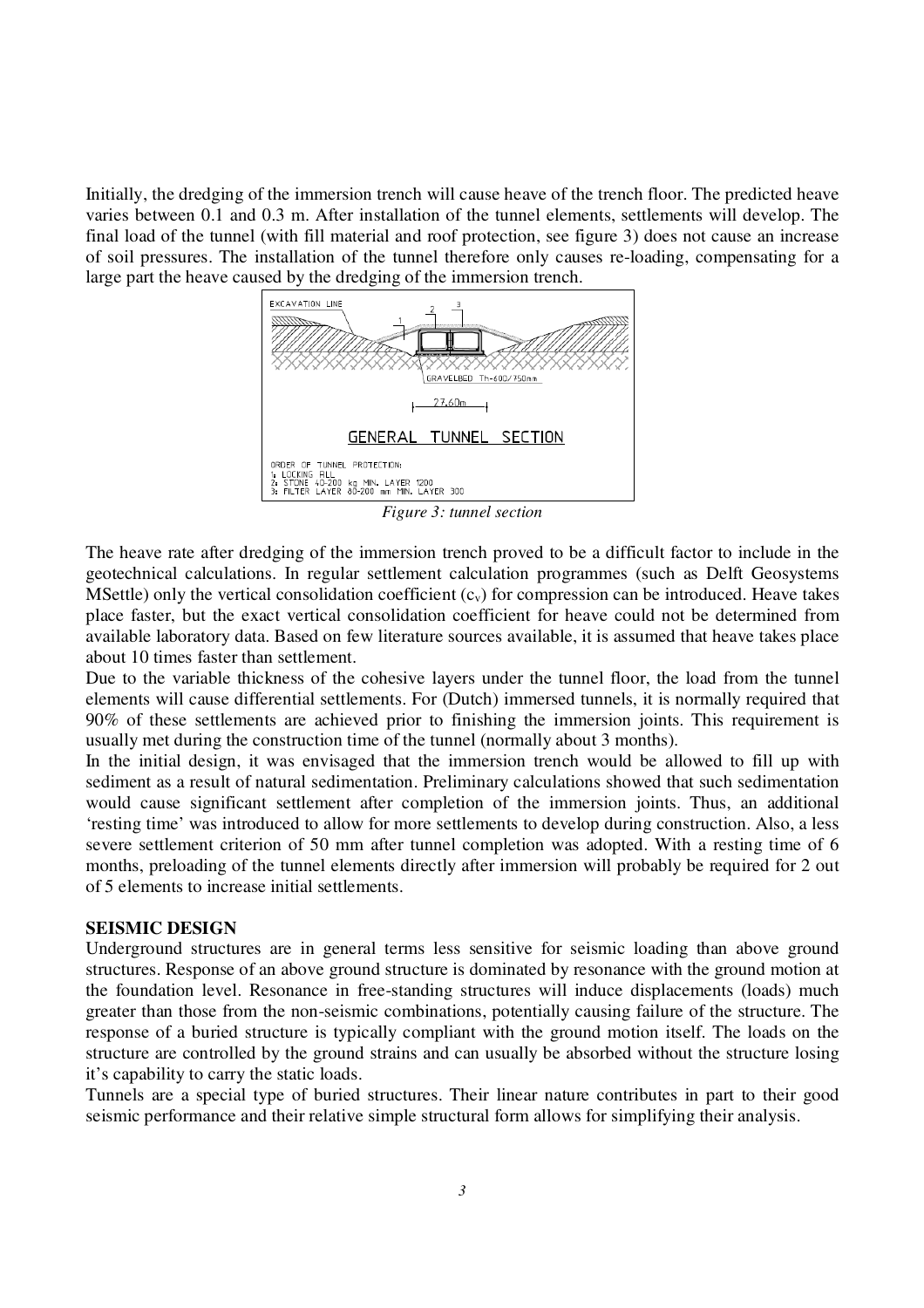The seismic analysis of an immersed tunnel usually includes 2 main aspects: ground shaking (seismic motion) and geotechnical ground failures.

#### *Ground Shaking*

As shown in figure 4 there are three types of structural responses of an immersed tunnel during ground shaking (Owen and Scholl, 1981): (1) worming: axial compression and extension; (2) snaking: longitudinal bending; and (3) racking/ovaling. A flexible tunnel will in general conform to the ground motion and experience equivalent strains. A stiff tunnel will resist deformation and will experience lower strains but higher imposed loads.



*Worming: Axial compression and extension along extended lengths of the tunnel* 



*Snaking: Longitudinal bending and curvature (in the vertical and horizontal planes)* 



*Racking (rectangular structure) and Ovaling (circular structure): distortion of a transverse cross-sectional geometry due to local soil deformations* 

*Figure 4: different types of structural responses (Owen and Scholl, 1981)*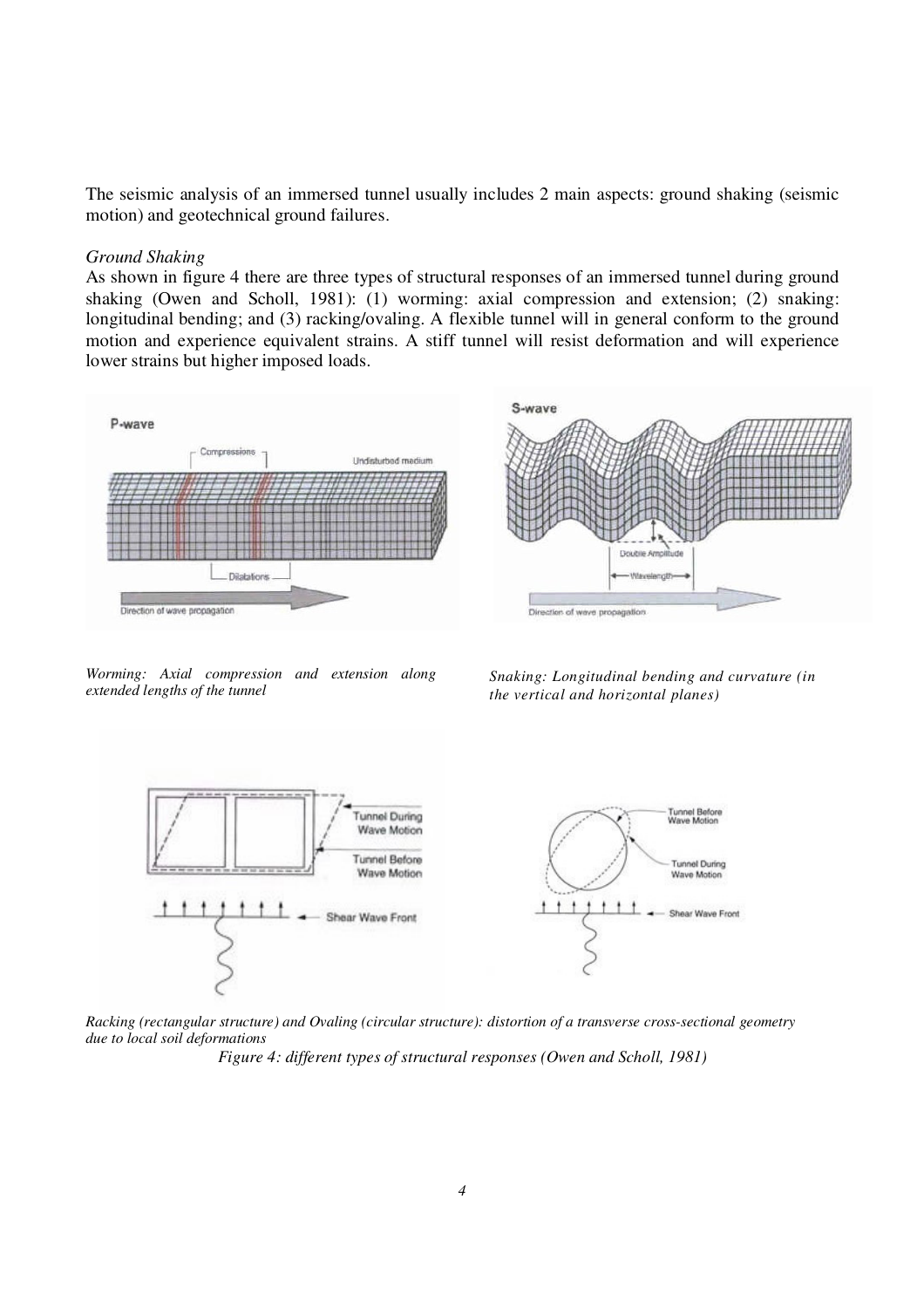# *Geotechnical ground failures*

Besides the structural response of the tunnel during seismic ground motion also the effects of possible ground failures and loss of foundation support should be investigated.

- Loss of shear capacity due to partial or complete liquefaction (and its consequence in terms of loss of foundation strength during and under post earthquake conditions).
- Discrete displacements along geological features like faults.
- Foundation failure and/or slope instability under the seismic induced load.

# **STRUCTURAL SEISMIC RESPONSES OF THE IMMERSED TUNNEL**

*Axial compression and extension (worming)* 

The tunnel is subjected to an imposed ground strain. The maximum frictional forces that can be developed between the tunnel and the surrounding soils limit the axial strains in the tunnel cross section. The numerical analysis for the detailed design has therefore focused on the interaction between soil and tunnel structure.

## *Modelling of the longitudinal behaviour:*

Initially a semi-empiric analytical approach has been adopted (Hamada et , 1992). This approach has resulted in a first estimate of the seismic performance of the tunnel and the impact on the tunnel design (prestressing).

Based on the same concept of an axially embedded beam as the analytical model a numerical model is developed with compared to the analytical model a number of enhancements, which incorporated the project specific conditions.



*Figure* 5*: Schematic overview of numerical mode* 

| <b>Analytical model</b>                 | <b>Numerical model</b>                                                                 |
|-----------------------------------------|----------------------------------------------------------------------------------------|
| Articulated beam of infinite length     | Articulated beam with length of the tunnel                                             |
| No localised boundary conditions        | Rigid fixation of tunnel at abutments                                                  |
| Linear joint characteristic             | Non-linear joint characteristic based on GINA                                          |
|                                         | characteristic                                                                         |
| Non-differentiated joint characteristic | Differentiated joint characteristic based on                                           |
|                                         | <b>GINA</b> characteristic                                                             |
| Non-differentiated axial embedding      | Differentiated axial embedding                                                         |
|                                         | Non-differentiated imposed strain (based Differentiated imposed axial strain (based on |
| on friction force)                      | individual friction forces on elements)                                                |

*Table* 1 *: Enhancements effectuated by numerical model* 

The numerical software used is DIANA (www.tnodiana.com), which is a state of the art FE program, dedicated to non-linear structural and geotechnical analysis.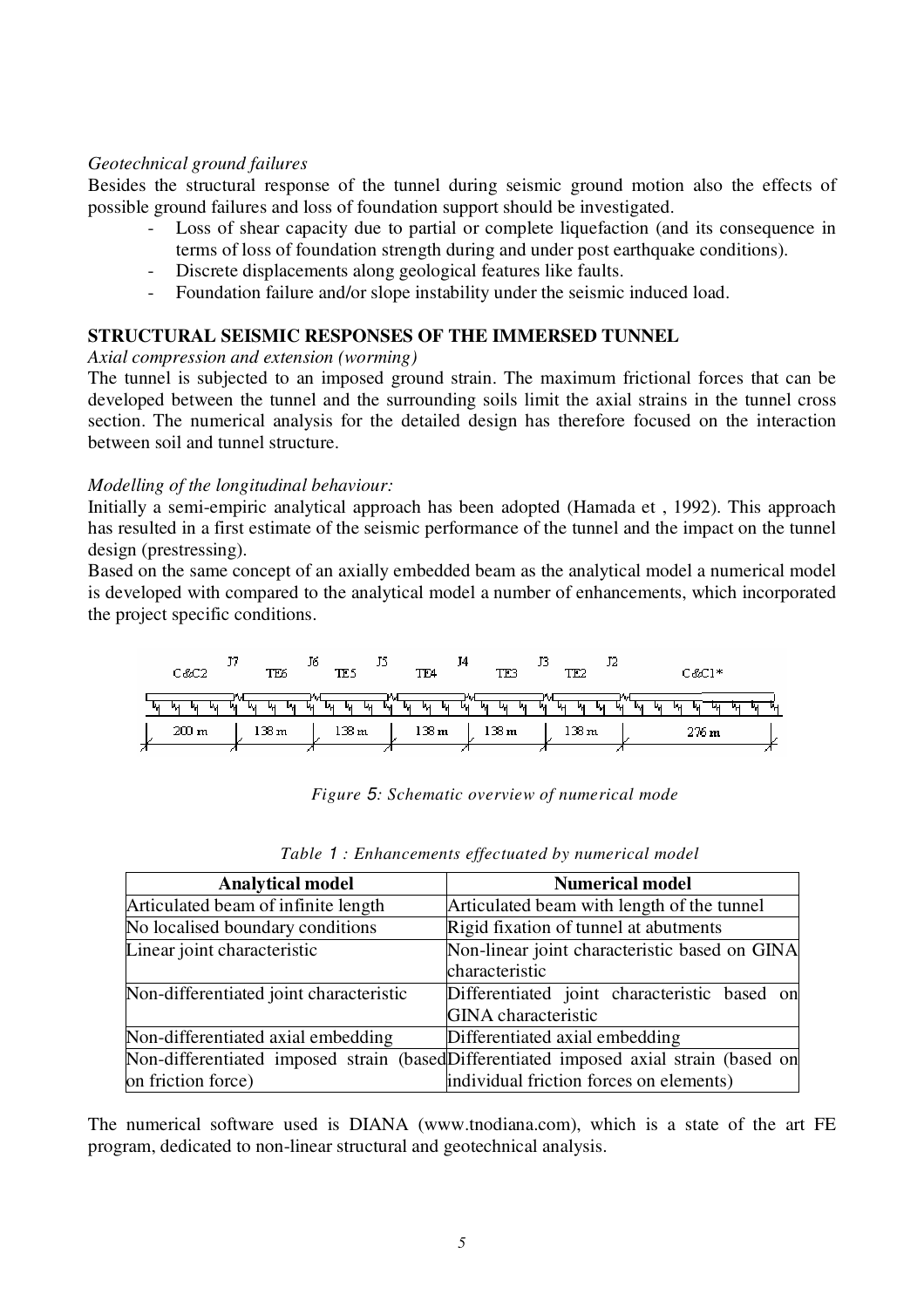The earthquake is modelled by an imposed ground strain resulting in lengthening of the soil around the tunnel leading to a relative displacement between concrete and soil. The relative displacement causes a (limited) introduction of shear stresses into the concrete elements. Because of the relatively high axial stiffness of the elements and the more flexible immersion joints, displacements will be concentrated in the joints. During an earthquake, the primary task of the joints is therefore to be able to follow the imposed displacements without fully opening, ensuring water tightness. Secondarily the joints should absorb a considerable part of the earthquake energy, so limiting high tensile forces into the concrete.

### *Longitudinal bending and curvature (snaking)*

The bending strains are in general relative small compared to the axial strains. In the design an upper limit for the bending strains is used based on the maximum Peak Ground Displacement (PGD) determined by IIE in the Seismic Hazard Analysis (IIE, 2007), an idealised wave length and an equivalent stiffness for the flexible chain of tunnel elements and joints.

A more detailed analysis was not necessary as the proposed method gave conservative results which are acceptable (a more detailed analysis of the bending strains would have given no or only a small reduction of the overall maximum strains).

## *Distortion of transverse cross-sectional geometry (racking)*

From the tender design analysis it was clear that based on a conservative and simple analysis the racking effects would require a lot of additional reinforcement. A more detailed numerical analysis to reduce uncertainties is therefore performed in the detailed design.

The racking analysis is carried out using 2 approaches, which are clarified below.

## *1. Site response analysis using SHAKE 2000 (Ordóñez, 2004):*

This approach aims at the determination of the seismic induced displacements of the ground at tunnel depth for a selected number of design profiles. These design profiles are characterised by specific combinations of tunnel depth and soil profile. In this approach it is considered that the tunnel-element follows directly the motions of the ground; the soil-tunnel interaction as such is not included. The established displacements of the ground at tunnel depth are used as 'pre-scribed' displacements in the subsequent structural analysis.



*Figure* 6*: Representative input signal for SHAKE analysis*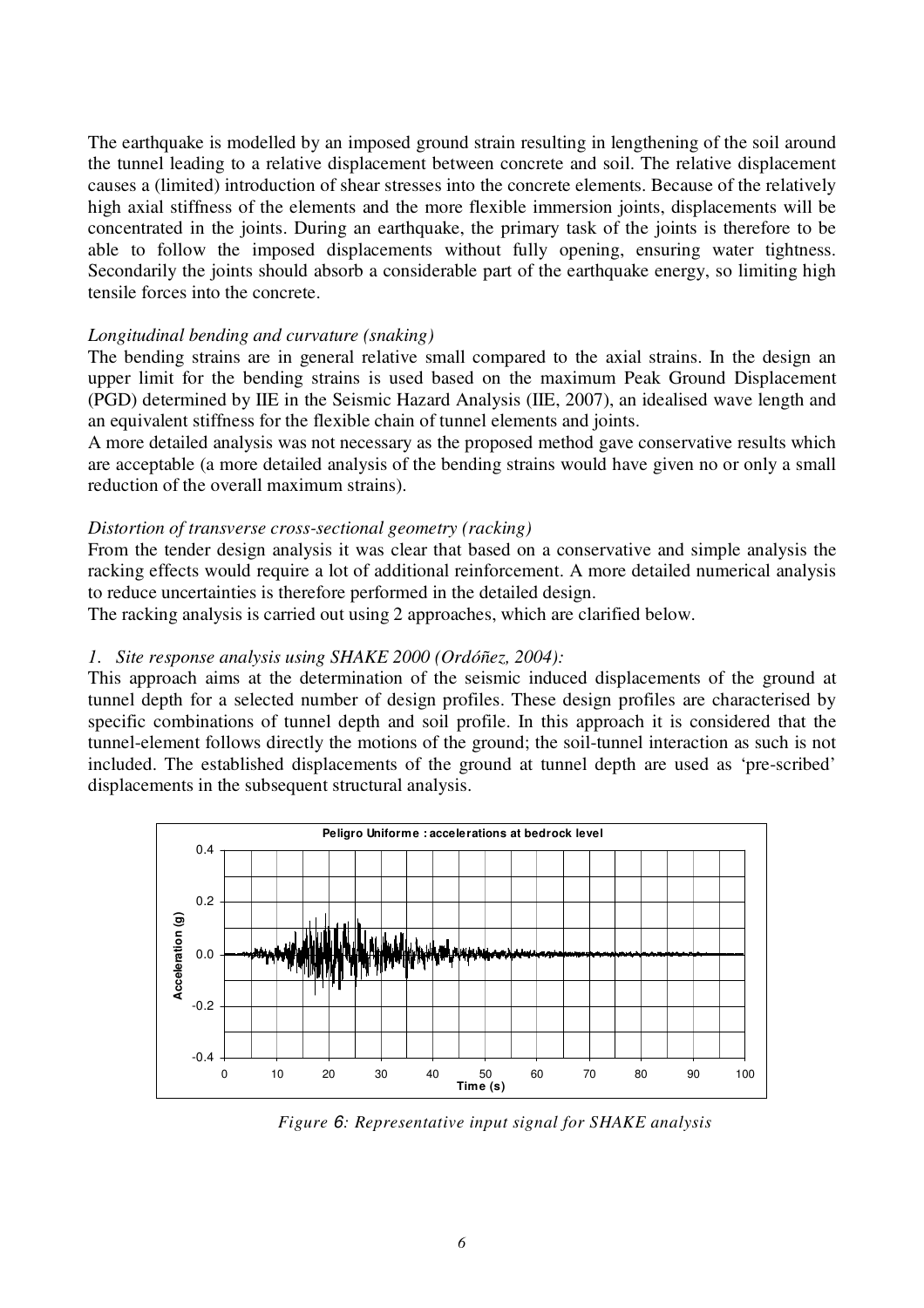# *2. Dynamic soil structure analysis using PLAXIS (Plaxis, 2007):*

The dynamic soil structure interaction analysis (between tunnel and surrounding soil) is assessed by a two-dimensional plane-strain analysis. The calculated displacements of the tunnel, considered in a transverse section, are used as input, e.g. as 'pre-scribed displacements', in the subsequent structural analysis of the tunnel-element.



*Figure* 7*: An example of the tunnel profile as modelled in PLAXIS* 

# **SEISMIC INDUCED GEOTECHNICAL GROUND FAILURES**

## *Liquefaction*

Liquefaction is linked to the changing effective stress in the soil under seismic induced (cyclic) strain. Liquefaction can occur only if the soil is fully saturated with pore fluid and the loading (or strain) is applied so quickly that the developed excess pore pressure, if any, cannot be drained effectively away. The loading is considered (largely) undrained.

A soil is considered to be in a 'liquefied' condition, if the seismic induced strain results in a 'closeto-zero-effective stress condition'. In this case most of its shear strength capacity is lost.

The liquefaction analysis is carried out using the procedures as described in NCEER (Youd et al, 2001). This simplified procedure elaborates further on the procedure known as the 'Seed and Idriss procedure', supported by liquefaction susceptibility criteria based on grain size, liquid limit and/or natural water content (Seed et al, 2001).

Seismic induced volumetric strain, or seismic induced settlement, are assessed from empirical correlation between safety factor against liquefaction and cyclic induced volumetric strain, for various relative densities (Ishihara, 1997).

The results of the liquefaction analysis showed, that the soil layers under the base of the immersed tunnel are sufficiently resistant to liquefaction. The (natural) soil layers above the tunnel roof are susceptible to liquefaction. This has however no consequences for the foundation of the tunnel.

## *Discrete displacements along geotechnical features like faults*

According to the site specific Seismic Hazard Analysis (IIE, 2007) geological features like faults do not appear at the tunnel location.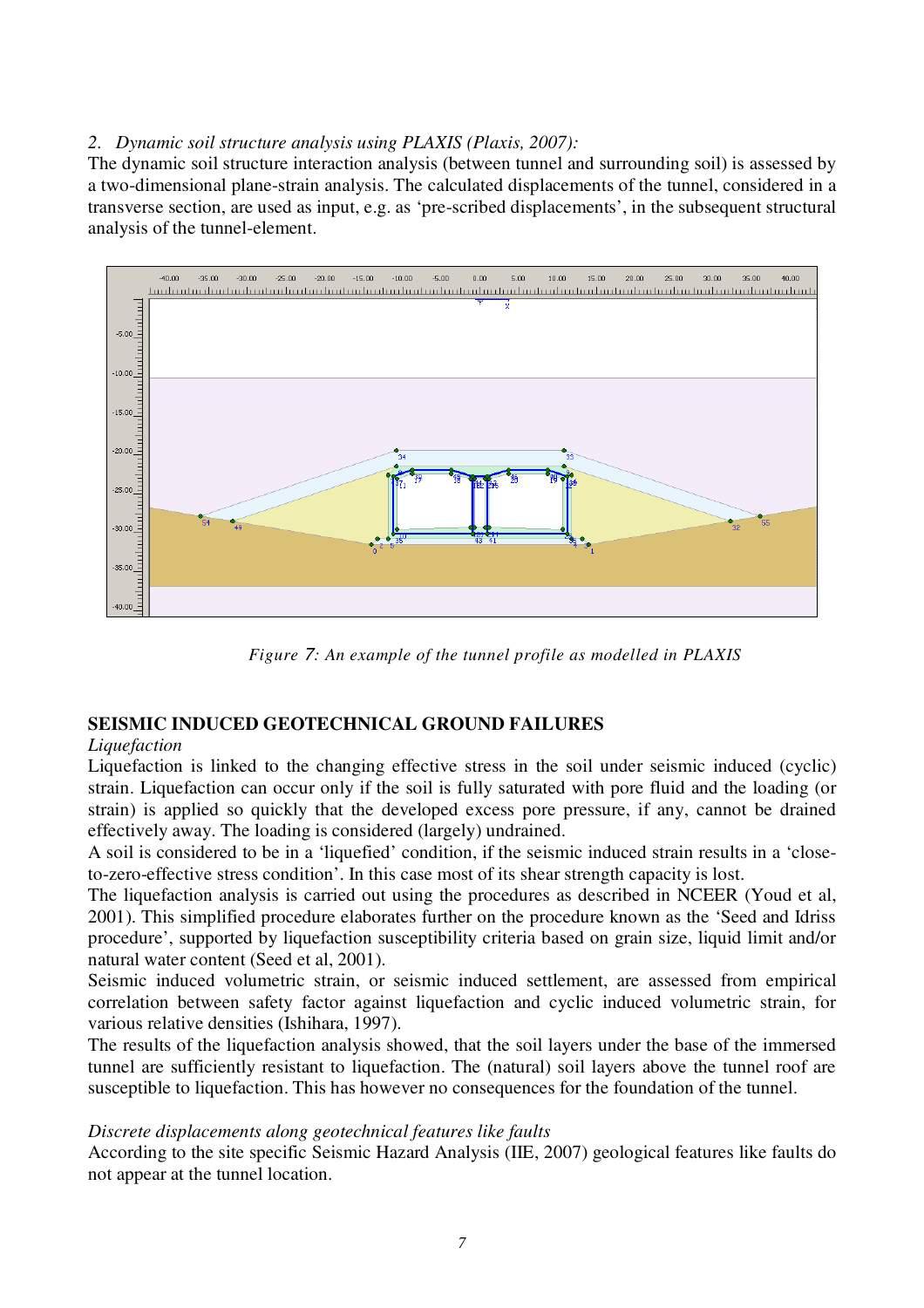## *Foundation failure and/or slope instability under the seismic induced load.*

To prevent liquefaction of the foundation layer a gravel bed has been chosen for the foundation of the immersed tunnel. For the construction period seismic effects are not considered, so the slope stability under seismic loading is not investigated for the immersion trench.

### **DESIGN CONSEQUENCES FOR THE IMMERSED TUNNEL**

The poor soil conditions in combination with the seismic hazard had a large impact on the design of the immersed tunnel elements:

- special segment and immersion joint details shall limit the damage caused by a seismic event and allow for easy repair after a major seismic event
- − permanent longitudinal prestress is applied
- heavy shear keys are required in the inner and outer walls at the immersion joints
- a gravel bed foundation is applied to prevent liquefaction of the foundation layer
- additional reinforcement for the racking effects is required.

### *Immersion joints*

The element length of 138 meter is in fact a compromise: deformation and rotation at the immersion joints as well as the amount of prestress required can be limited by using short elements. Short elements do however require more immersion operations. The analysis resulted in the requirements for the flexible immersion joints (Gina profiles). It appeared that no existing profile met these requirements, so in cooperation with Trelleborg-Bakker new much larger rubber Gina gaskets are developed specifically for the Coatzacoalcos Immersed Tunnel (see figure 8).



*Figure* 8*: Gina gasket* 

The installation of these larger Gina gaskets made it necessary to increase the outer dimensions of the tunnel at the location of the immersion joints. At both ends of each tunnel element a 200 mm thick collar is applied all around (see figure 9).

The specific tunnel seals (Gina and Omega) guarantee water tightness of the immersion joints. To provide additional security against leakage of an immersion joint during a seismic event 10 to 16 passive tendons are installed over the immersion joints. The tendons shall first be activated as the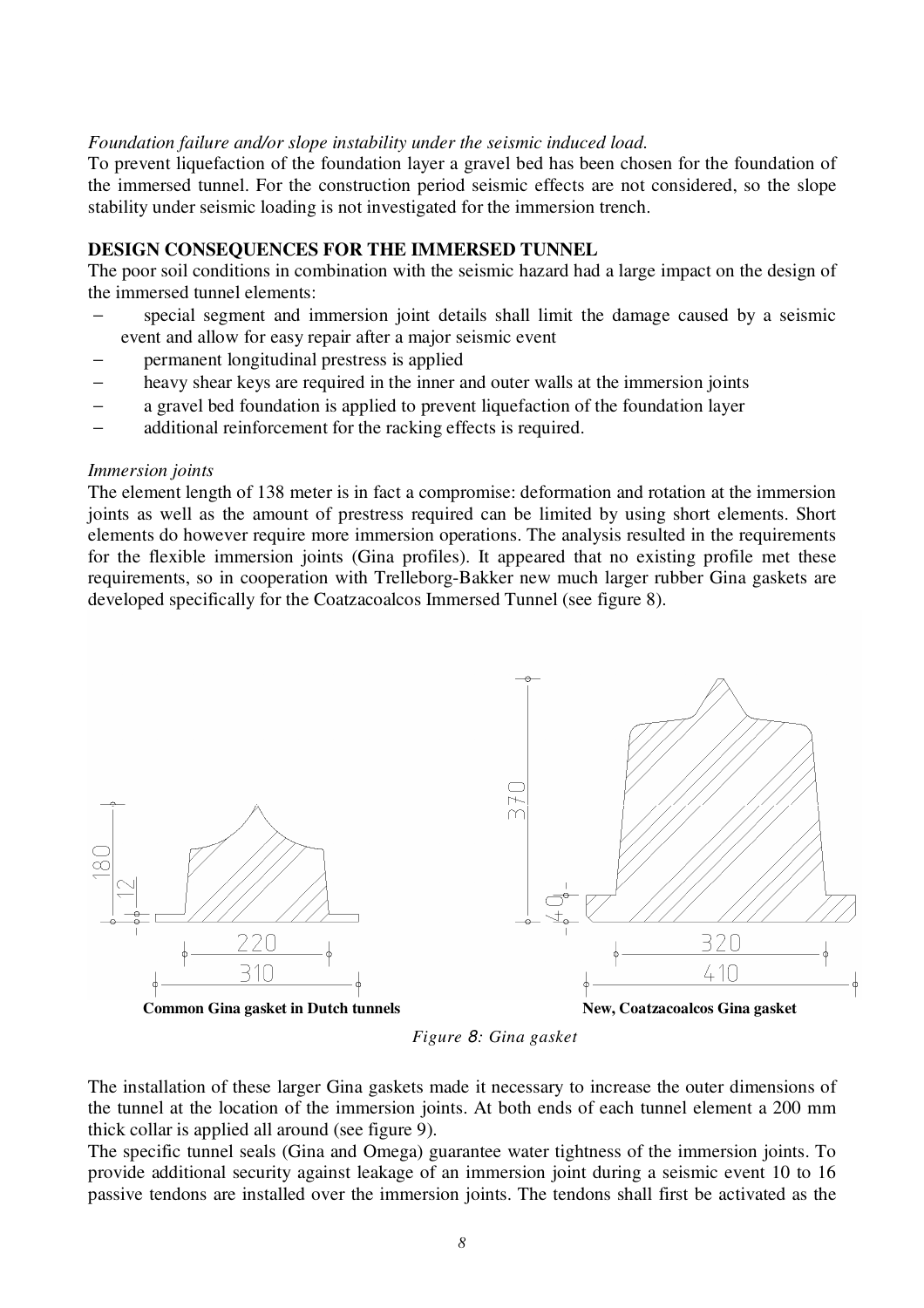minimum compression of the Gina gaskets under normal conditions is reached. The activated force in the tendons shall compensate the loss of compression force in the Gina gasket due to further relaxation. In this way at least the minimum compression force acting in the Gina gaskets under normal conditions during lifetime will be kept in the immersion joint also during a major seismic event.

The longitudinal prestress in the tunnel elements is permanent and will not be cut at the segment joints. Cutting of the prestress at the segment joints, as is usually done in western Europe, is not possible as this would require very large deformation capacities for the seals at the segment joints to maintain water tightness during an earthquake.

The consequence is however that to prevent differential displacements of the individual 138 meter long continuous tunnel elements heavy shear keys are required in both outer and inner walls at the immersion joints.



*Figure 9: immersion joint with shear keys in the wall* 

## *Segment joints*

Under the seismic conditions tensile stresses up to 2.0  $N/mm^2$  are accepted in the structure. In general the concrete can take these stresses. However, tensile cracks can not be completely excluded. Crack inducers at the location of the segment joints shall force such cracks to occur at the location of the segment joints. The installation of an injection hose at the location of the segments shall allow for repair of such cracks.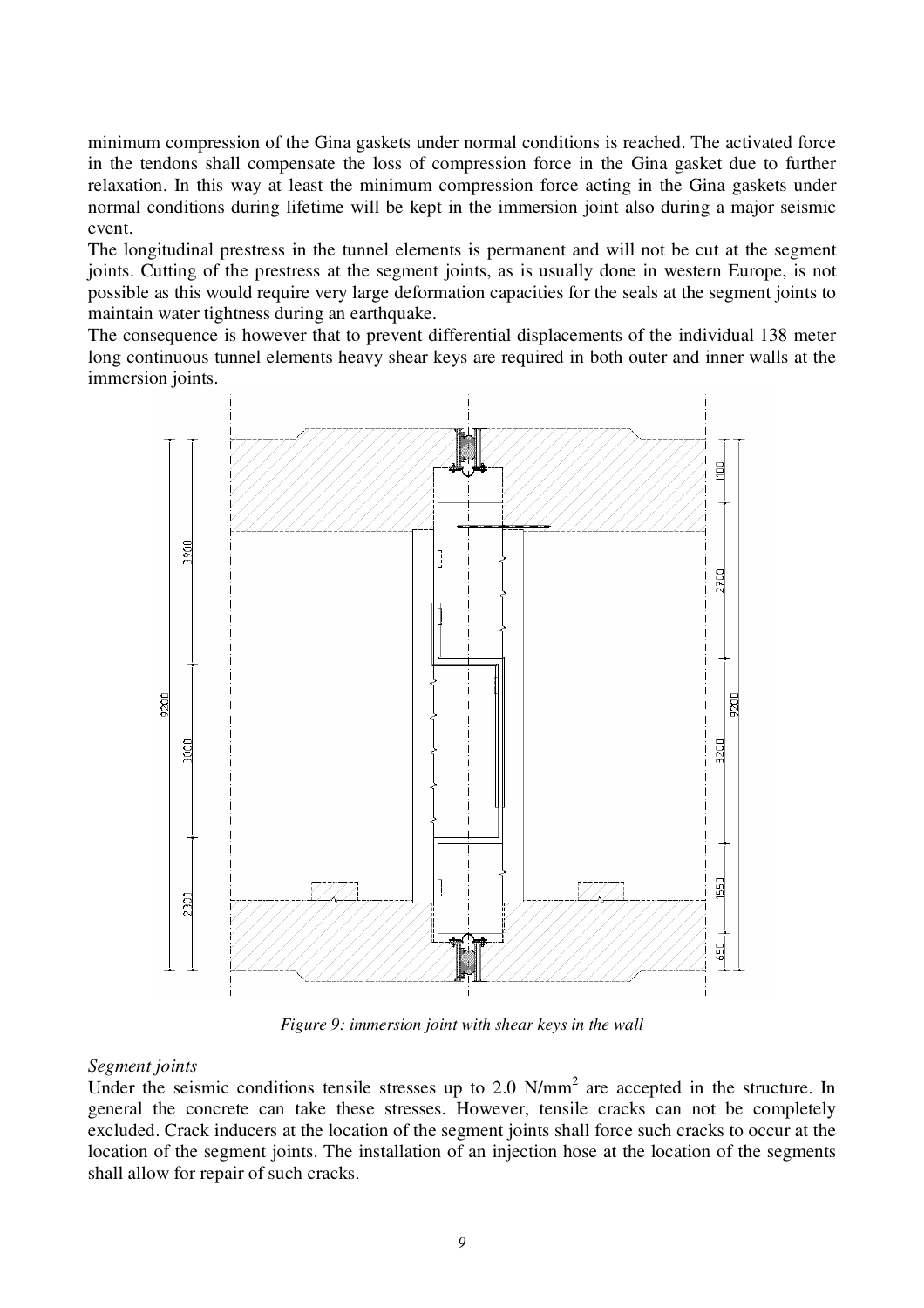

*Figure 10: segment joint with crack inducer (bituminous coating) and injection hose* 

## *Permanent longitudinal prestress*

The tensile forces in the concrete are defined by friction with the surrounding soil and by the immersion joints. With the chosen joints the latter one is of minor importance. Governing stresses are determined mainly by the backfill on top of the elements. The tensile forces resulted in required prestress levels between  $0.5$  and  $2.2$  N/mm<sup>2</sup> for the floor and roof slab of the elements, mainly depending on the maximum backfill on top of the roof.

### *Distortion of transverse cross-sectional geometry (racking)*

The predicted maximum free field racking displacements from the SHAKE 2000 analyses vary between 40 and 80 mm.

Secondly, a racking analysis was made using PLAXIS finite element software, using stiffness parameters based on the outcome of the SHAKE 2000 analysis. The Finite Element calculation includes the strain / stiffness behaviour of the tunnel element.

The finite-element analysis show that the racking displacements are in the order of 15 to 20 mm, which is about 55% of the result of the analytical approach used for the tender design (the analytical approach resulted in a racking deformation of 27 to 35 mm).

In the detailed structural analysis finally a differential displacement (roof versus floor) of 20 mm is used, which resulted in a considerable reduction of the required reinforcement (up to almost 50% at some locations) compared to tender design analysis.